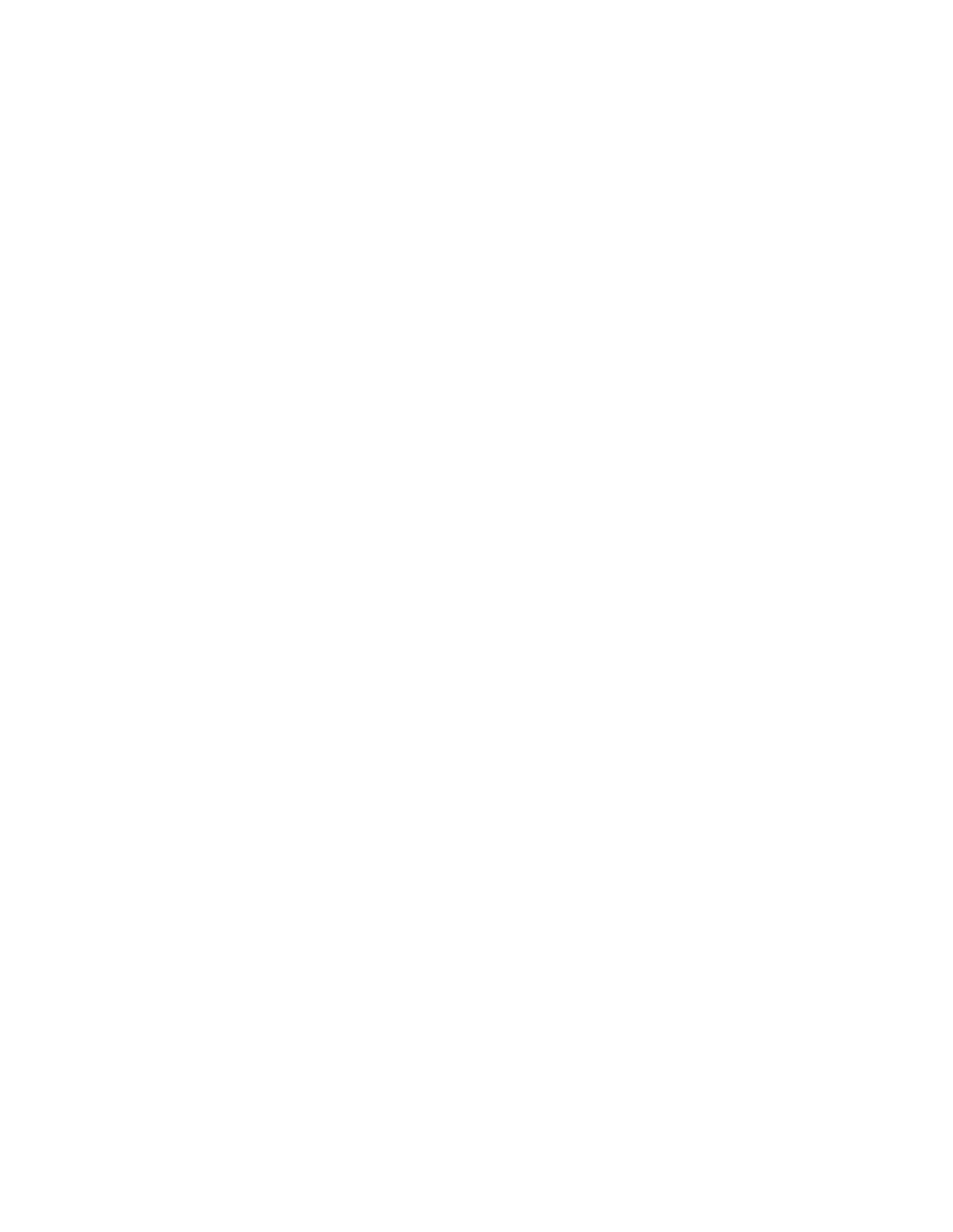### **HILL, Chief Justice.**

[¶1] Appellant, Laura Lee Perritt (Perritt), seeks review of her conviction for obtaining property by false pretenses. She contends that the evidence was insufficient to sustain her conviction, that the district court erred by including an award of restitution to the State as a part of her sentence, that the prosecutor engaged in misconduct throughout her trial, that irrelevant evidence was admitted concerning her husband's bad behavior that prejudiced her right to a fair trial, and that the cumulative effect of trial errors mandate reversal of her conviction. We will reverse the judgment and sentence of the district court on the basis that the evidence was not sufficient to sustain the conviction and remand to the district court with directions that the information be dismissed with prejudice.

[¶2] Perritt raises these issues:

I. Was there insufficient evidence that [Perritt] obtained "property" from the State of Wyoming through false pretenses?

II. Did the trial court err in ordering [Perritt] to pay restitution to the State of Wyoming?

III. Did the prosecutor commit misconduct in opening statement and closing argument?

IV. Did the trial court err in admitting irrelevant, prejudicial information concerning [Perritt's] husband?

V. Does cumulative error warrant reversal of [Perritt's] conviction?

The State's recitation of the issues essentially conforms to that of Perritt.

## **FACTS**

[¶3] On August 6, 2000, Perritt submitted an Application for Day Care Certification to the Department of Family Services (DFS). The application form included a requirement that Perritt answer this question: "Have you or anyone in your home/staff been charged with a felony or the subject of a substantiated child abuse/neglect investigation?" Perritt answered the question "No." The record is clear, and Perritt makes no contention to the contrary, that she knew that her husband, Kris Perritt (Kris or Husband), had been convicted of sexual assault in the second degree on June 11, 1996. However, she characterizes her answer as truthful, or at least not false, on the basis that she did not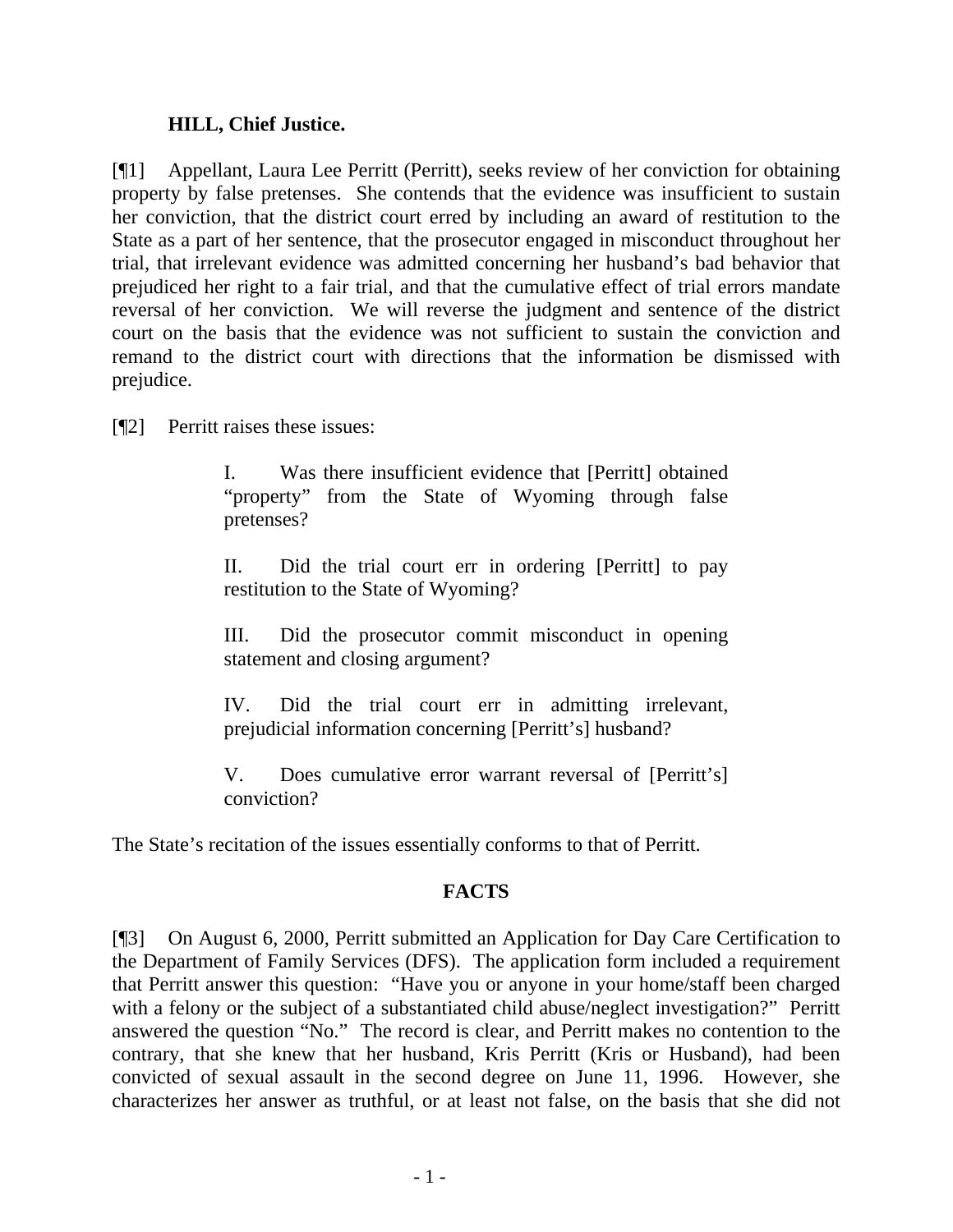consider Kris to be "in her home" or "on her staff" because, although married to him, they were separated and he did not live in their home on a regular basis. She also contended that he was to have nothing to do with the day care business, and was to have no unsupervised contact with the children<sup>[1](#page-3-0)</sup> served by her business. There was some evidence presented that Perritt admitted to DFS investigators that she did not disclose to DFS that her husband resided with her because she assumed that certification of her business would not be forthcoming if DFS knew of the marriage and the extent to which the Perritts still "lived" together. Perritt denied that she made such a statement.<sup>2</sup>

[¶4] On August 18, 2000, in response to her application, Perritt received Certificate No. 6975 authorizing her to operate a family day care home. On August 21, 2000, Perritt submitted a Provider Registration Form (DFS 203). Completion of that form allowed Perritt to receive payments for child care services from DFS on behalf of eligible clients. One provision of that form was this:

> 2. The **provider must furnish the name and Social Security Number of all adult household members and any substitute provider(s) who have access to the children placed in care**. Each adult listed below must provide a signed and dated Authorization Release of Child or Disabled Adult Central Registry and Wyoming Criminal History Record Information (SS-26). A favorable Child Abuse-Neglect Record Check and a Criminal History Prescreening Report must be received for these individuals as well as the provider. [Emphasis added.]

Perritt listed only herself on this form for the same reasons that she did not include her husband on her initial application.

<span id="page-3-0"></span> 1 Indeed, a condition of Husband's probation was that he was not to have unsupervised contact with children, except his own child and his stepchildren. That condition of his probation was in effect during almost all of the time period that was the subject of the criminal charges against Perritt. The only evidence at trial on this subject was that Kris had successfully completed his probation, and that he would not have been discharged from probation, and his probation likely would have been revoked had he violated that condition.

<span id="page-3-1"></span> $2$  An interesting sidelight of this case is that Perritt was not permitted to have her mother accompany her when she was interrogated by investigators from the DFS Prosecution, Recovery, Investigation, Collection and Enforcement (PRICE) unit. At trial, Perritt challenged the voluntariness of many of her statements, as well as the accuracy of the investigators' written summary of the tape recorded interrogation session that lasted almost two and one-half hours. A DFS investigator testified that it was their policy to have two investigators present during such interrogations, one to be the questioner and one to be a "witness." However, the subject of the interrogation was not permitted to have a "witness" present. Eventually, DFS lost the tape recording of the session, so Perritt was placed into the position of being in a credibility contest with the DFS investigators.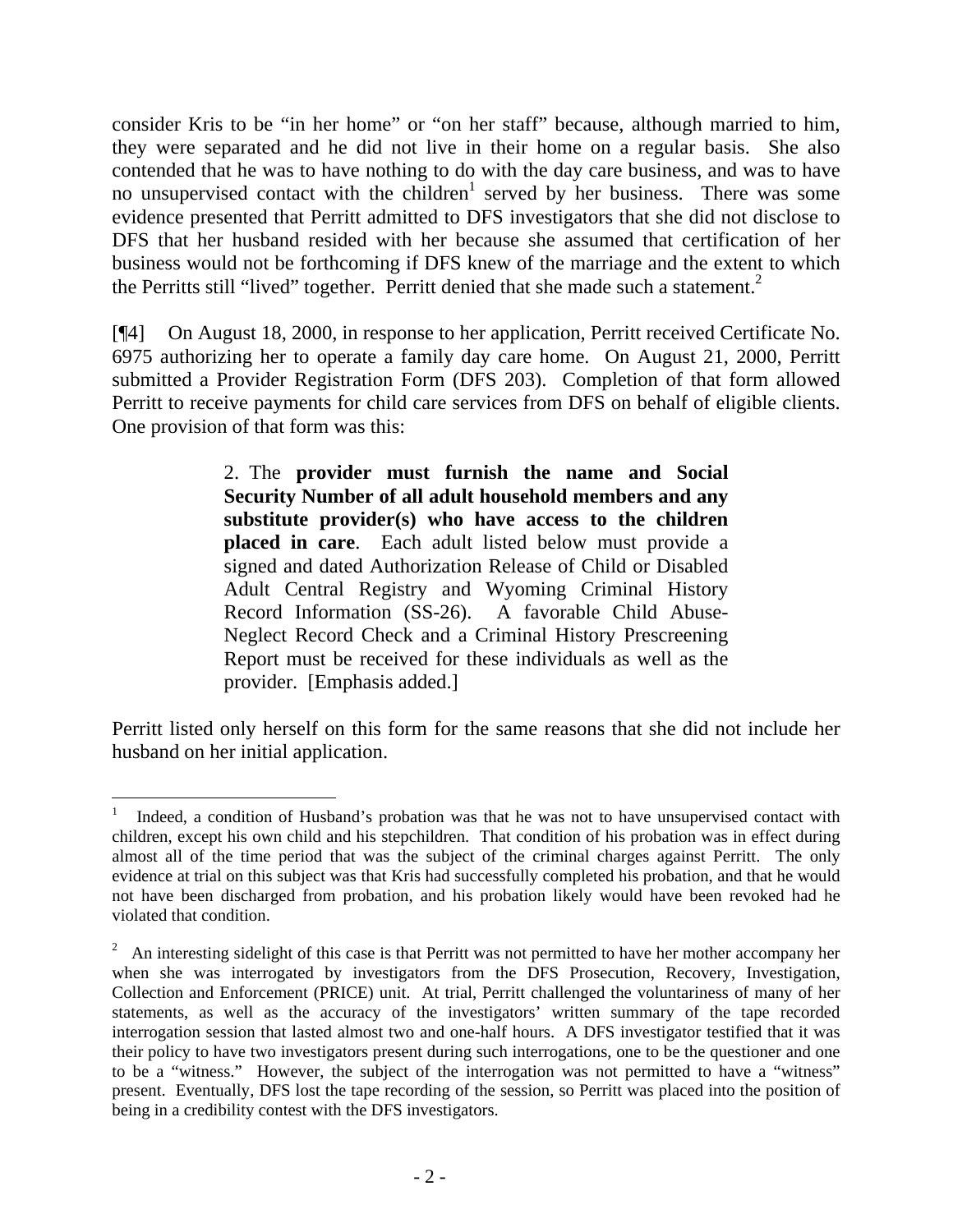## [¶5] At the bottom of that form, Perritt was required to sign this "Certification:"

I certify I have read and agree to the conditions listed above. I certify all answers and statements made by me on this form are true and correct. I understand providing false information can result in loss of registration status as a child care provider. I understand the loss in registration status will result in my business no longer being eligible to receive DFS subsidized child care payments and could result in prosecution allowable under the law.

By signing that form, Perritt also acknowledged that she understood that DFS would not pay her if she committed fraud against DFS.

[¶6] On April 17, 2001, Perritt submitted an Application for Day Care Certification so as to expand her business from a "Family Day Care Home (2-6 Children)," to a "Group Day Care Home (7-11 Children)." In that form, she also answered the question posed in her initial application in the negative, i.e., that no one in her home/staff had been charged with a felony or had been the subject of a substantiated child abuse/neglect investigation. On April 17, 2001, Perritt received Certificate No. 6975, authorizing her to operate a group day care home.

[¶7] DFS rules governing "Child Care Provider Eligibility and Payment Requirements" were an important part of the evidence against Perritt. Indeed, those rules were given to the jury in the form of Instruction No. 13:

### **Section 14. Child Care Provider Eligibility and Payment Requirements.**

(a) The selected child care provider must:

(i) Be someone other than a mother, father, stepparent, member of the assistance unit, or foster parent who keeps or cares for a minor at the request of the parent(s)/caretaker(s) or an agency that is legally responsible for the child and receives payment for that care.

(ii) Be at least (eighteen) 18 years old or be emancipated in accordance with W.S. 14-1-101.

(iii) Be licensed by the State of Wyoming unless the provider is legally exempt from licensing under W.S. 14-4-102.

(iv) Provide care within the State of Wyoming.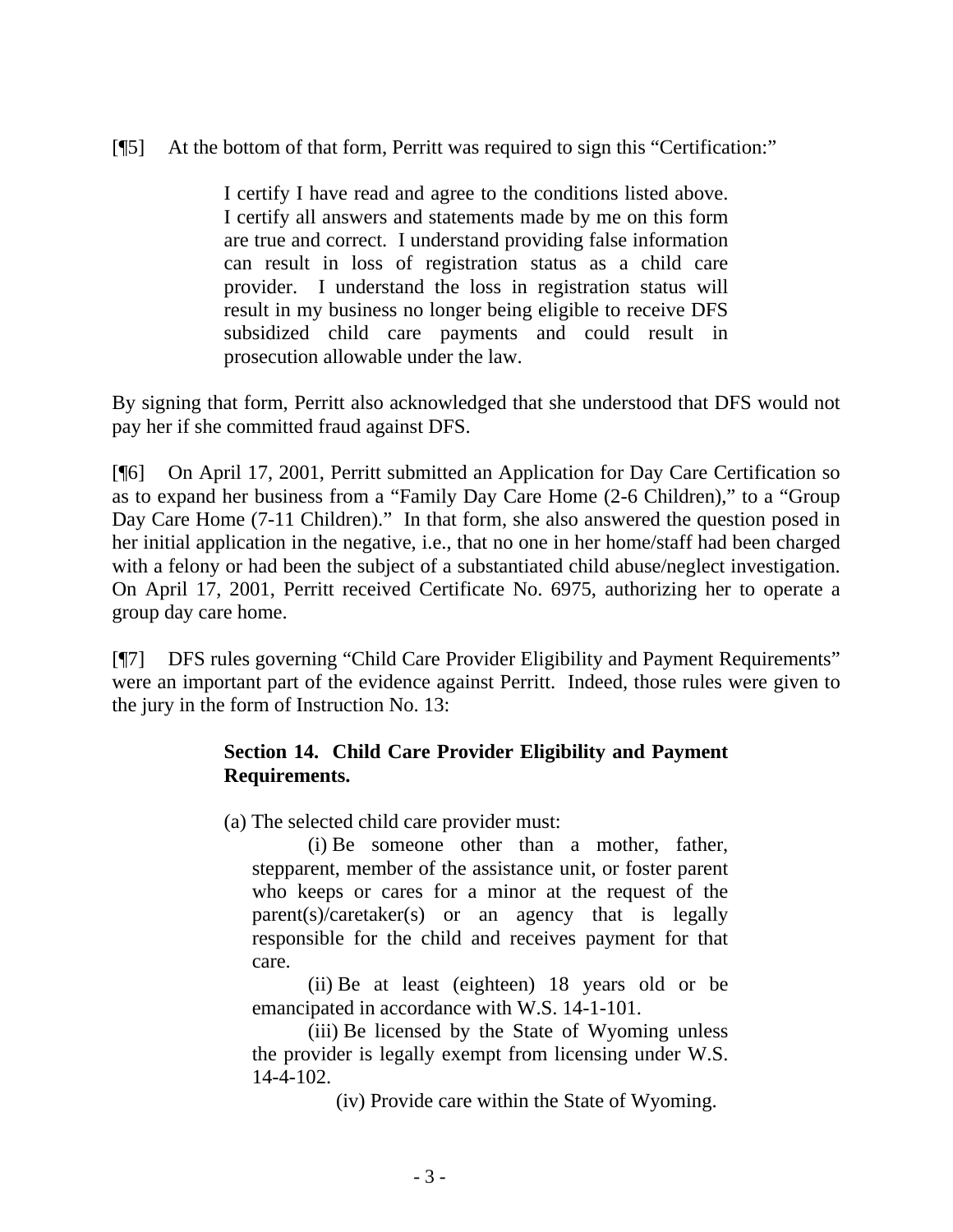(v) Complete the provider registration process.

(vi) Meet all state, local and federal laws related to operating a child care business.

(vii) Meet the minimum health and safety standards including:

(A) An operable smoke alarm or detector must be installed on all floor levels and an operable telephone must be available where the child care takes place. Exception: A telephone is not required when the care is provided in the child's own home. However, there needs to be a phone nearby that can be used in case of an emergency and the case file must be documented when this exception applies.

(B) The provider must keep immunization records of the children.

(viii) Receive a favorable Child Abuse-Neglect Record Check and a Criminal History Prescreening Report or good cause has been shown.

(A) **The provider must furnish the name, Social Security number and a signed authorization of release from all adult household members and any substitute provider(s) who have access to the child(ren) placed in care.**

(I) A Child Abuse-Neglect Record Check and a Criminal History Prescreening Report will be done on these individuals.

(II) The provider will be held responsible for the actions of any employee, substitute or household member who has contact with the child(ren) while the child is in care.

**(1.) Refusal of the provider to furnish the name(s) and Social security Number(s); or** 

**(2.) The presence of any person(s) in the child care facility against whom there has been substantiated child abuse/neglect may make the provider ineligible to receive payment from DFS for child care services. (W.S. 14-3-213)**

(ix) Allow parental access any time during business hours. (45 CFR 98.31)

(x) Make the Provider Registration Form available for public viewing upon request.

(xi) The substitute provider must meet the minimum health and safety standards and complete the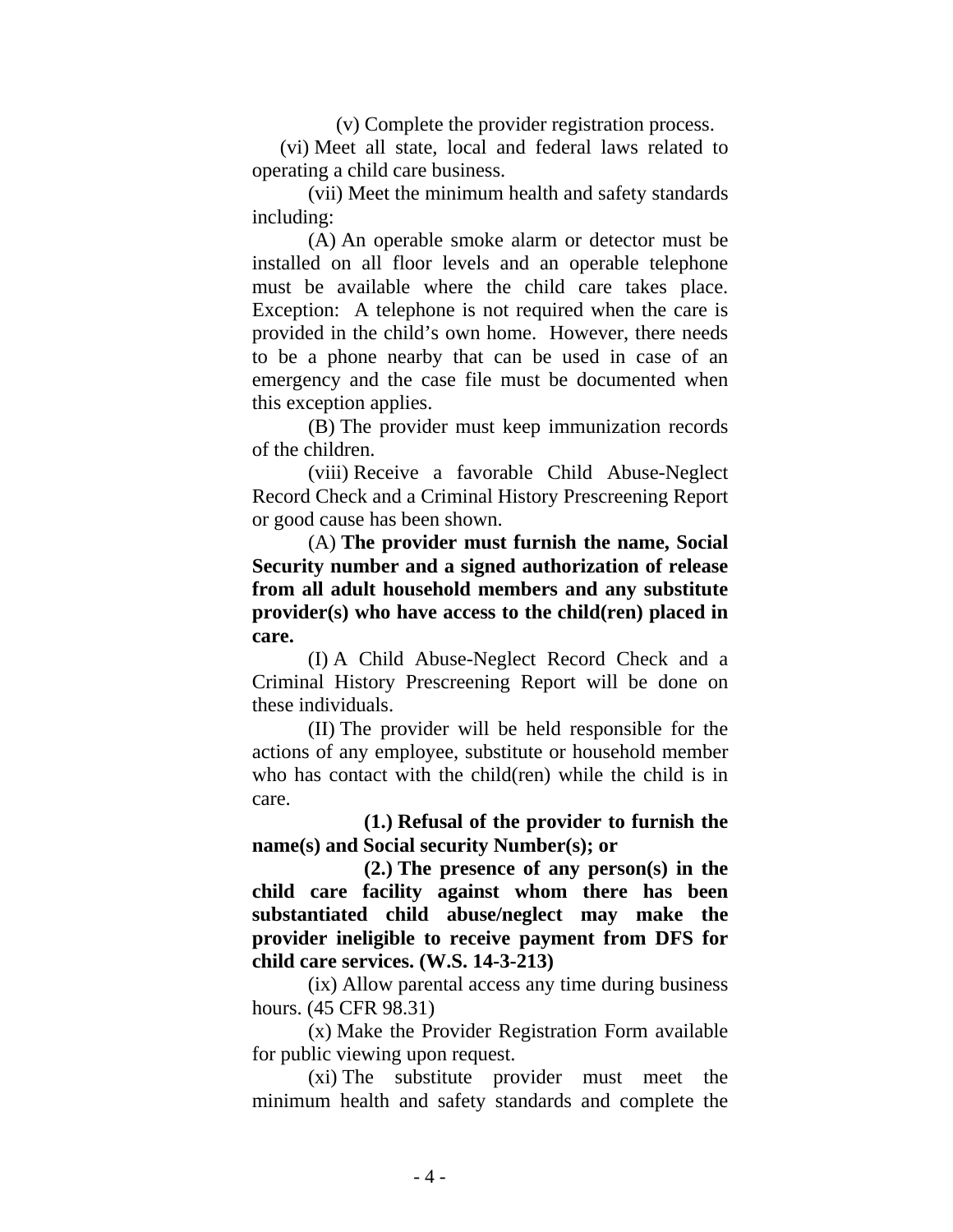provider registration process if the care goes beyond twenty-four (24) hours during a month because the provider is no longer considered a substitute.

(xii) Child care providers must meet the requirements of the Americans with Disabilities Act.

(xiii) The provider must maintain accounting records and other evidence services were provided in accordance with each authorization and make these records available to state and federal auditors upon request.

(b) Payment for provider services is allowed only to providers who meet the criteria listed in (a) above as verified by the parent/caretaker.

**(c) Payment for provider services is not allowed:** 

**(i) For the period of time the provider is in violation of any federal, state, or local law, rules and/or regulations applicable to a child care business.** 

**(ii) Payment is not allowed when abuse or neglect has been substantiated, unless a good cause determination has been made in accordance with W.S. 14-3-213(c)**.

(iii) Payment is not allowed to a provider when one of the natural, adoptive parents or stepparents is in the home and available to care for the child(ren). Payment to a provider is allowable if the child(ren) will be at risk of neglect or abuse as verified by Child Protective Services (CPS) if the stepparent or the grandparent in a minor parent situation provides the care.

 $(iv)$  An E & T participant is not entitled to the dependent care reimbursement if a member of the E & T participant's Food Stamp assistance unit provides the dependent care services. (7 CFR 273.7)

(d) The child care provider is not considered a State of Wyoming DFS employee.

(e) The child care provider is required to complete the prescribed DFS form for child care expenses and return it to the DFS field office within ninety (90) days of when the month of service was provided for DFS to make any payment. Failure to submit the bill within the ninety (90) days will mean the provider's payment is forfeited unless the delay was the result of agency error.

(i) The DFS payment amount will cover and not exceed the actual eligible authorized hours used at the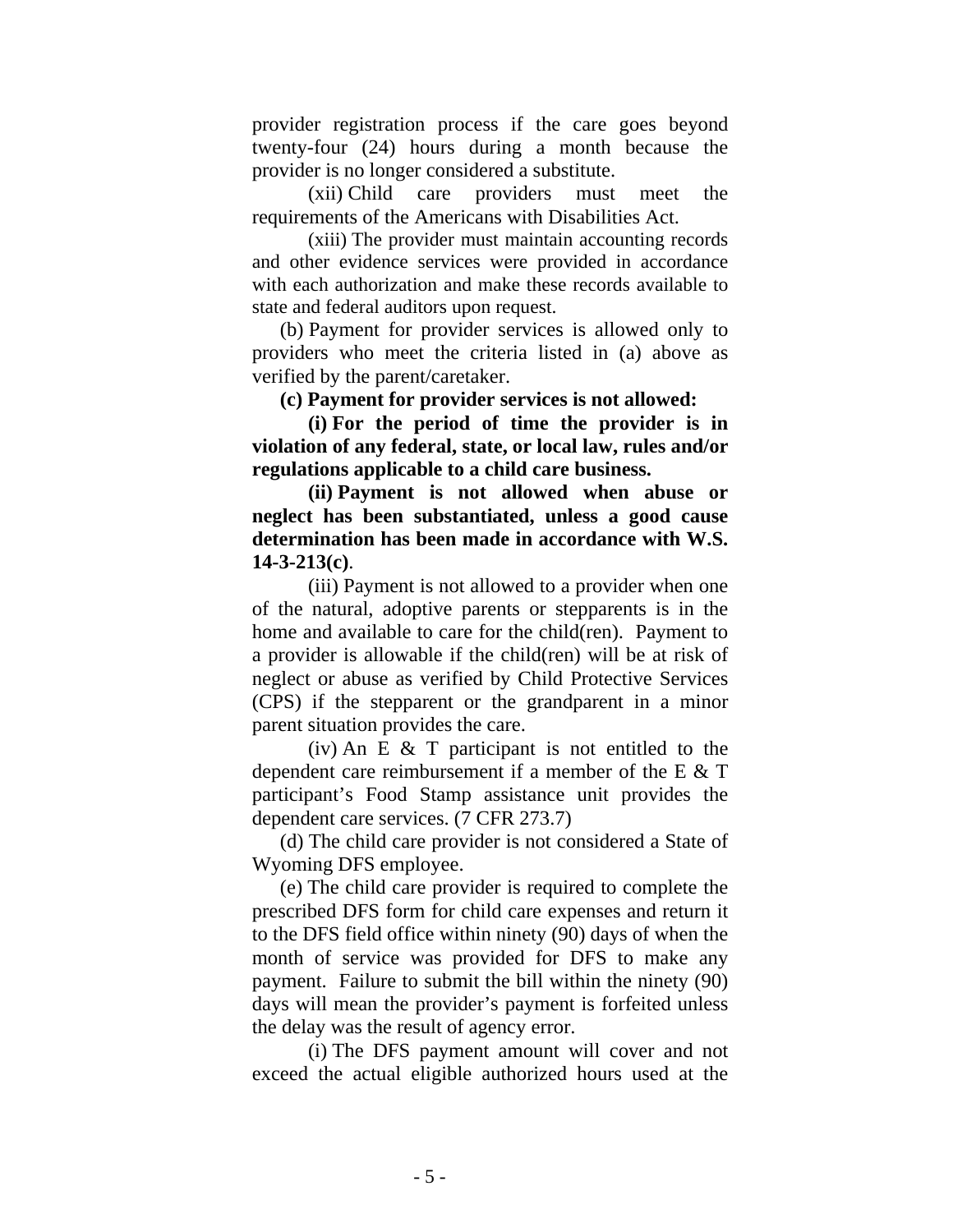lowest rate of actual charge, local market rate, or statewide limit.

(ii) Payment is not allowed to more than three providers per child within a six month period unless good cause has been established.

(f) The State of Wyoming and DFS have no responsibility for unpaid bills for child care fees charged above state rates or for the parent's/caretaker's obligation for the cost of care.

(g) The provider has the right to establish the child care rates for his/her facility.

(i) The rates charged to those receiving assistance from DFS must be the same rates as those charged to non-DFS clients.

(ii) When the provider has a rate other than hourly, the provider's rate must be converted to an hourly scale. The rate paid on the hourly scale cannot exceed the provider's daily, weekly, or monthly maximum rate.

(iii) Providers/Directors must submit any change of their rates to DFS using a prescribed DFS form and a copy of the rate sheet they use for non-DFS clients.

(iv) DFS will use the new rate when the provider submits the new rate more than five (5) working days prior to the effective date of the change. When the new rate is submitted less than five working days prior to the change, the new rate will be effective five (5) working days after it is received. The new rate applies only to authorizations written after the rate change.

(h) Payments may continue when a provider requests an administrative hearing pending action taken by the Child Care Licensing Unit unless there is a substantiated child abuse or neglect case.

(i) Overpayment, fraud and intentional program violation disqualification procedures in section 13 apply. [Emphasis added.] $3$ 

<span id="page-7-0"></span> $3$  We have presented this instruction in an edited format. As presented to the jury, this instruction was almost indecipherable. Only the portions of the instruction that we have highlighted above (they were not highlighted in the actual instruction) were pertinent to this case, and we are hard pressed to understand why the instruction was not edited for content, as well as for decipherability, particularly in light of the prosecution's argument to the jury that it should ignore most of the instruction.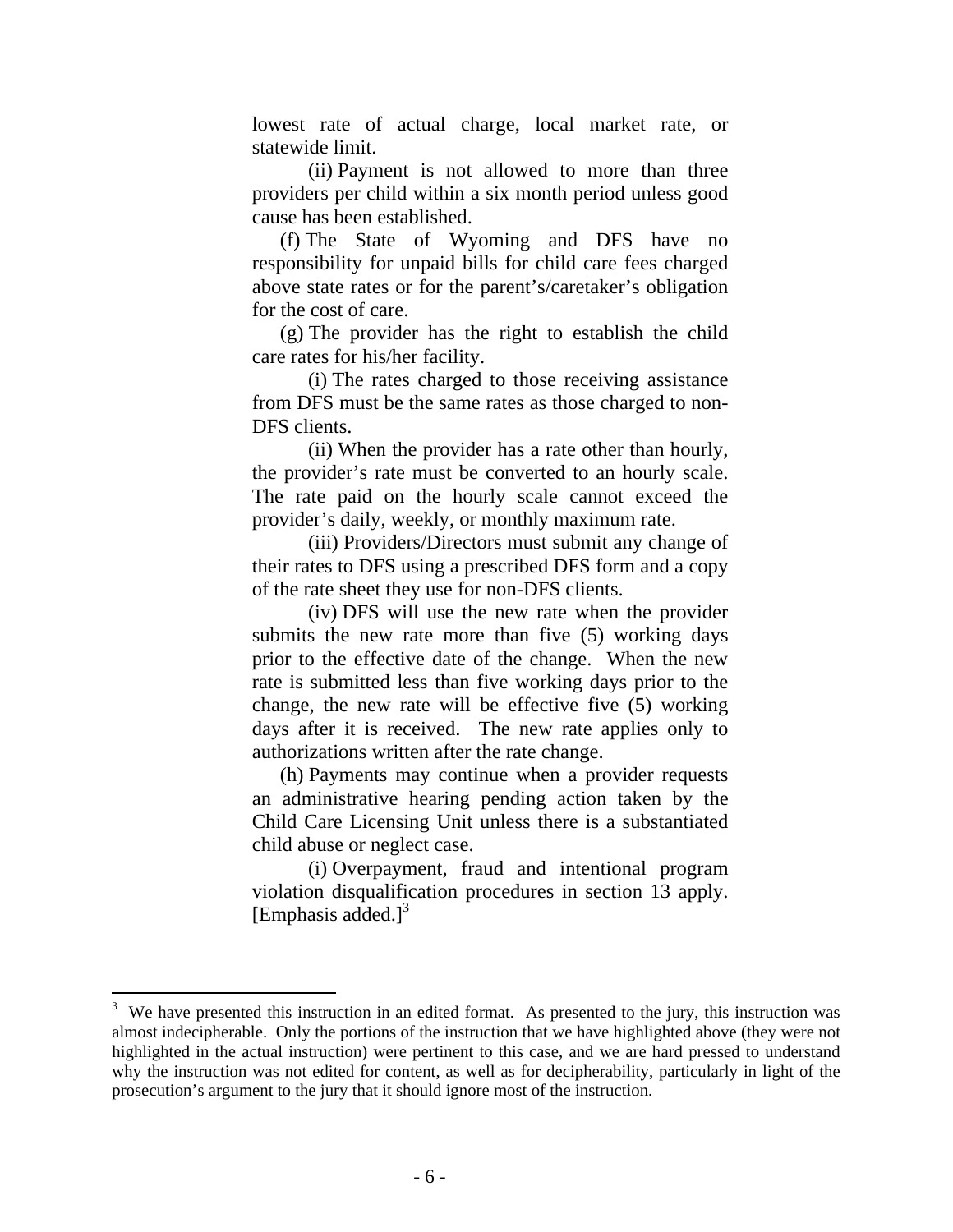[¶8] Because DFS believed it had proof that Kris was present in Perritt's home during parts of the time the day care business was in operation, on September 20, 2001, DFS issued an Order of Summary Suspension prohibiting Perritt from continuing to operate her day care business. However, DFS personnel continued to investigate this matter and its potential as a criminal matter to be presented to the Natrona County District Attorney for prosecution. Upon completion of the investigation, the results of that investigation, including an alleged admission by Perritt that she had deliberately concealed Kris's presence in her home from DFS, was promptly referred to the Natrona County District Attorney for criminal prosecution. We will discuss other essential facts in the context of each issue presented.

### **DISCUSSION**

#### *Sufficiency of Evidence of False Pretenses*

[¶9] In addressing a claim of insufficiency of the evidence, we must determine whether any rational trier of fact could have found the essential elements of the crime beyond a reasonable doubt. When considering a claim of the sufficiency of the evidence, we review that evidence with the assumption that the evidence of the prevailing party is true, disregard the evidence favoring the unsuccessful party, and give the prevailing party the benefit of every favorable inference that we may reasonably draw from the evidence. We will not reweigh the evidence nor will we re-examine the credibility of the witnesses. *Pacheco v. State*, 2004 WY 160, ¶6, 102 P.3d 887, 889 (Wyo. 2004); *Mascarenas v. State*, 2003 WY 124, ¶3, 76 P.3d 1258, 1260 (Wyo.2003)).

[¶10] The elements of the crime of obtaining property by false pretenses are readily gleaned from Wyo. Stat. Ann.  $\S 6-3-407$  $\S 6-3-407$  $\S 6-3-407$  (LexisNexis 2003), which provides:<sup>4</sup>

### **§ 6-3-407. Obtaining property by false pretenses; penalties.**

(a) A person who knowingly obtains property from another person by false pretenses with intent to defraud the person is guilty of:

> (i) A felony punishable by imprisonment for not more than ten (10) years, a fine of not more than ten thousand dollars (\$10,000.00), or both, if the value of the property is five hundred dollars (\$500.00) or more; or

> > (ii) Repealed by Laws 1984, ch. 44, § 3.

<span id="page-8-0"></span><sup>4</sup> This statute was amended in 2004, increasing the breaking point between the felony level and the misdemeanor level to \$1,000.00. Wyo. Stat. Ann. § 6-3-407 (LexisNexis 2005).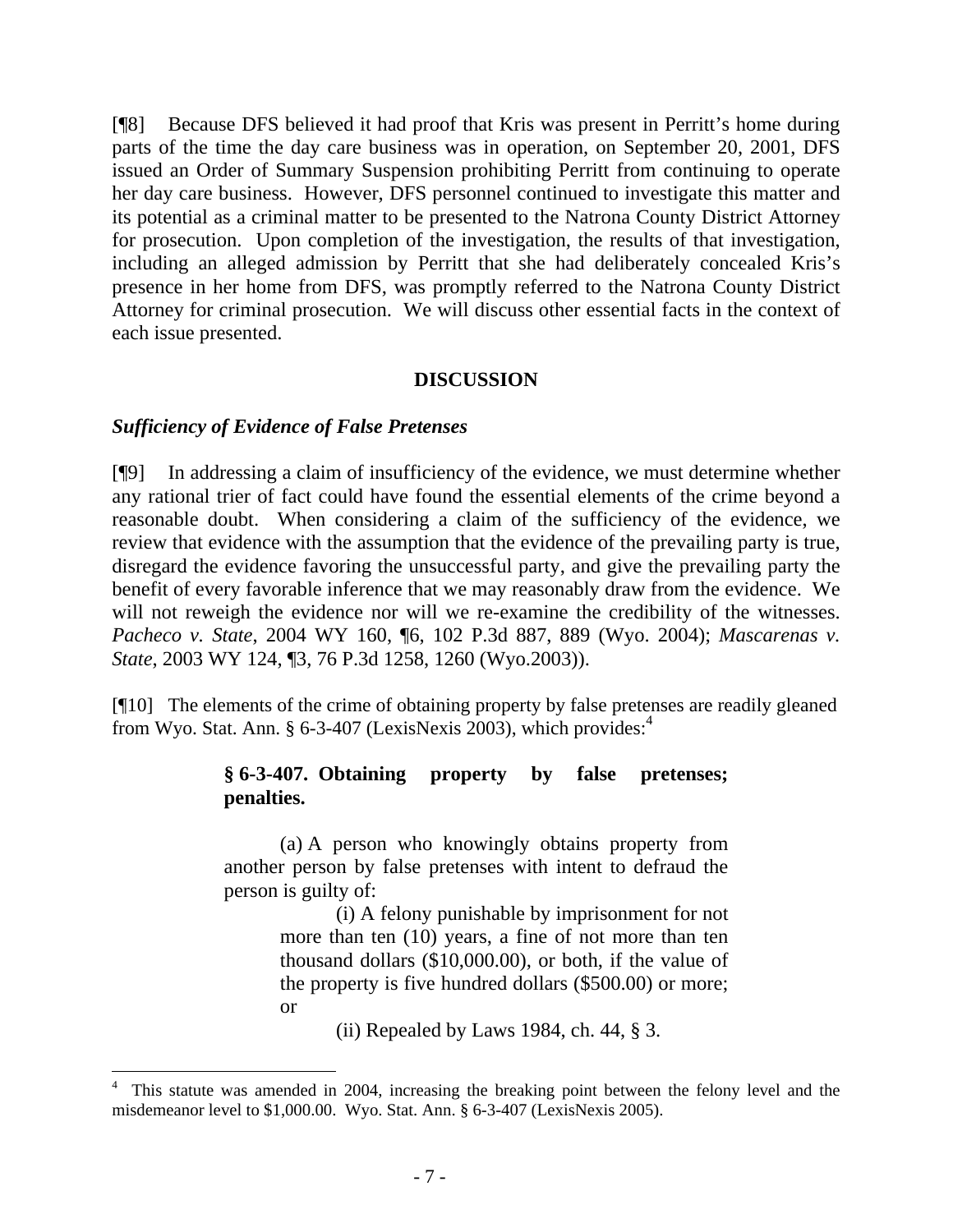(iii) A misdemeanor punishable by imprisonment for not more than six (6) months, a fine of not more than seven hundred fifty dollars (\$750.00), or both, if the value of the property is less than five hundred dollars (\$500.00).

[¶11] The sense of that statute is supplemented by some statutory definitions. For instance, "'[p]erson' includes an individual, partnership, corporation, joint stock company or any other association or entity, public or private." Wyo. Stat. Ann. § 6-1- 104(a)(vii) (LexisNexis 2005). "Property" is defined as: "anything of value whether tangible or intangible, real or personal, public or private." Wyo. Stat. Ann. § 6-1- 104(a)(viii) (LexisNexis 2005).

[¶12] The State's theory of the case was that Perritt's false pretense was her failure to disclose that her husband Kris was living in her home during the period September 26, 2000, through December 31, 2001. Furthermore, the State argued that she concealed that fact so that she could collect money from DFS on behalf of parents who were eligible for day care services. The State also asserted that Perritt received eighteen checks from the State in the total amount of  $$25,938.21$  $$25,938.21$  $$25,938.21$ <sup>5</sup> It is not contended that Perritt did not actually perform the services for which she was paid, rather it is contended that she was not entitled to those payments because of her false representations to DFS about her husband. The jury was given these instructions in that regard:

#### Instruction No. 7

The elements of the crime of Obtaining Property by False Pretenses, as charged in this case, are:

1. On or about September 26, 2000 through and including on or about December 21, 2001;

2. In Natrona County, Wyoming;

3. The Defendant, Laura Lee Perritt;

4. With the intent to defraud another person, towit: the State of Wyoming;

#### **§ 6-3-410. Value of property may be aggregated in certain cases.**

The amount of property involved in violations of W.S. 6-3-402 through 6-3-404 and 6-3-406 through 6-3-408 committed pursuant to a common scheme or the same transaction, whether the property is taken from the same person or different persons, may be aggregated in determining the value of the property.

<span id="page-9-0"></span><sup>5</sup> In this regard *see* Wyo. Stat. Ann. § 6-3-410 (LexisNexis 2005):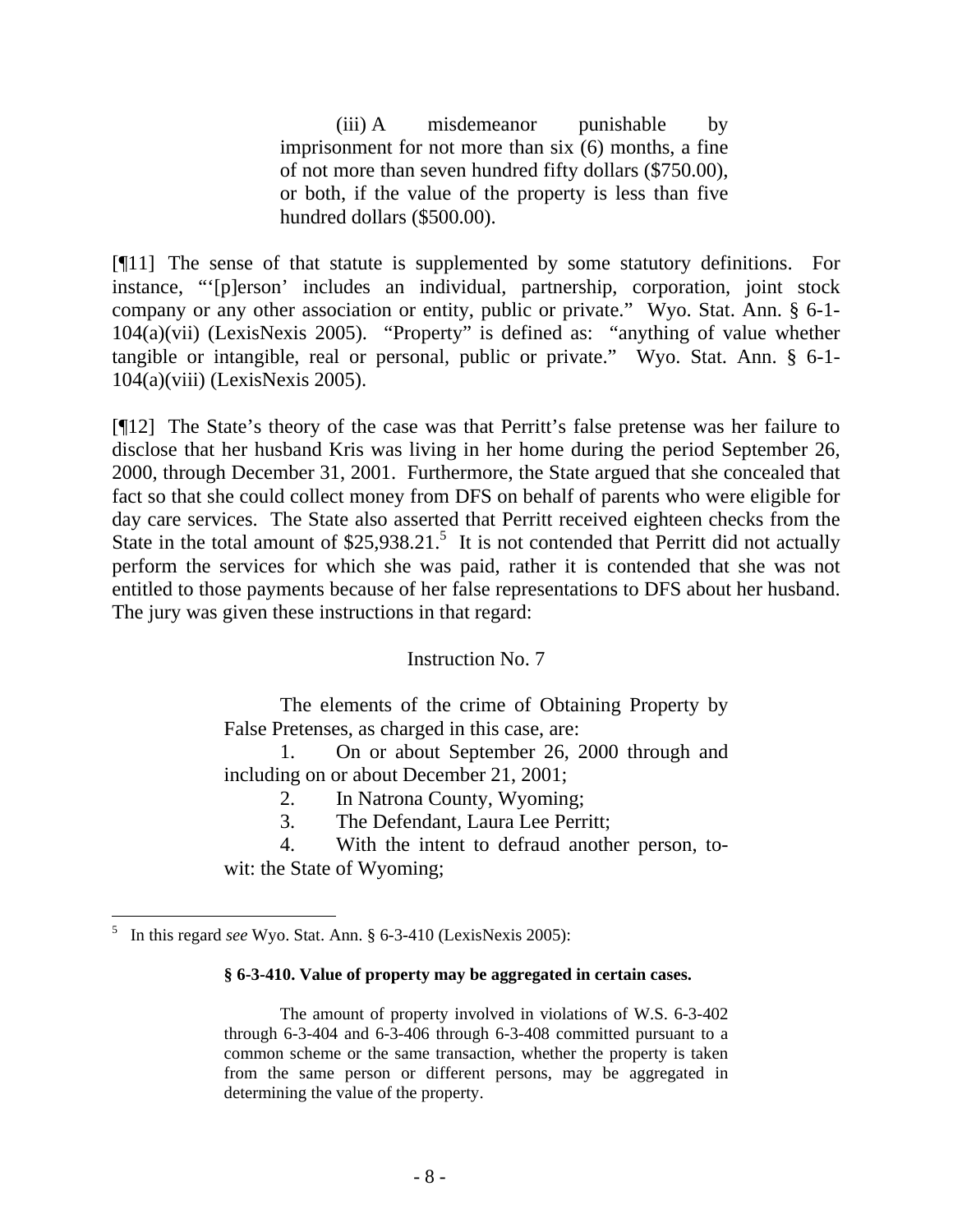5. Knowingly obtained property from that person, to-wit: the State of Wyoming;

6. By false pretenses; and

7. That the value of property obtained was \$500.00 or more.

If you find from your consideration of all the evidence that each of these elements has been proved beyond a reasonable doubt, then you should find the Defendant guilty. If, on the other hand, you find from your consideration of all the evidence that any of these elements has not been proved beyond a reasonable doubt, then you should find the Defendant not guilty.

[¶13] The jury was also given the statutory definitions of "person" and "property." The jury was informed that DFS is an agency of the State of Wyoming. This instruction was also given: "YOU ARE INSTRUCTED that a license is not property as between the licensing authority and the license holder. A license is merely a privilege to be granted or denied." We note for the purpose of clarity that, although the statute speaks of a certification process and the piece of paper issued is denominated a "certificate," DFS referred to this process as licensing in its rules and regulations and in its organizational structure, and routinely referred to the "certificate" as a "license." This lack of discipline in the use of terminology is of no consequence to the resolution of this case.

[¶14] The jury was also instructed:

## Instruction No. 12

You are instructed that to prove the crime of Obtaining Property by False Pretenses it is sufficient if you are satisfied beyond a reasonable doubt that the pretense proved to be false was a controlling part of the moving causes inducing the owner to part with its property – regardless of the presence of other inducing factors or statements which may have been true.

[¶15] The crime of false pretenses has deep roots in Anglo-American law. That crime is defined in slightly different ways in the various jurisdictions but as a general rule has five elements: (1) a false representation of a material present or past fact (2) which causes the victim  $(3)$  to pass title to  $(4)$  his property to the wrongdoer,  $(5)$  who  $(a)$  knows his representation to be false and (b) intends to defraud the victim. 3 Wayne R. LaFave, *Substantive Criminal Law* § 19.7 at 114-115 (2<sup>nd</sup> ed. 2003).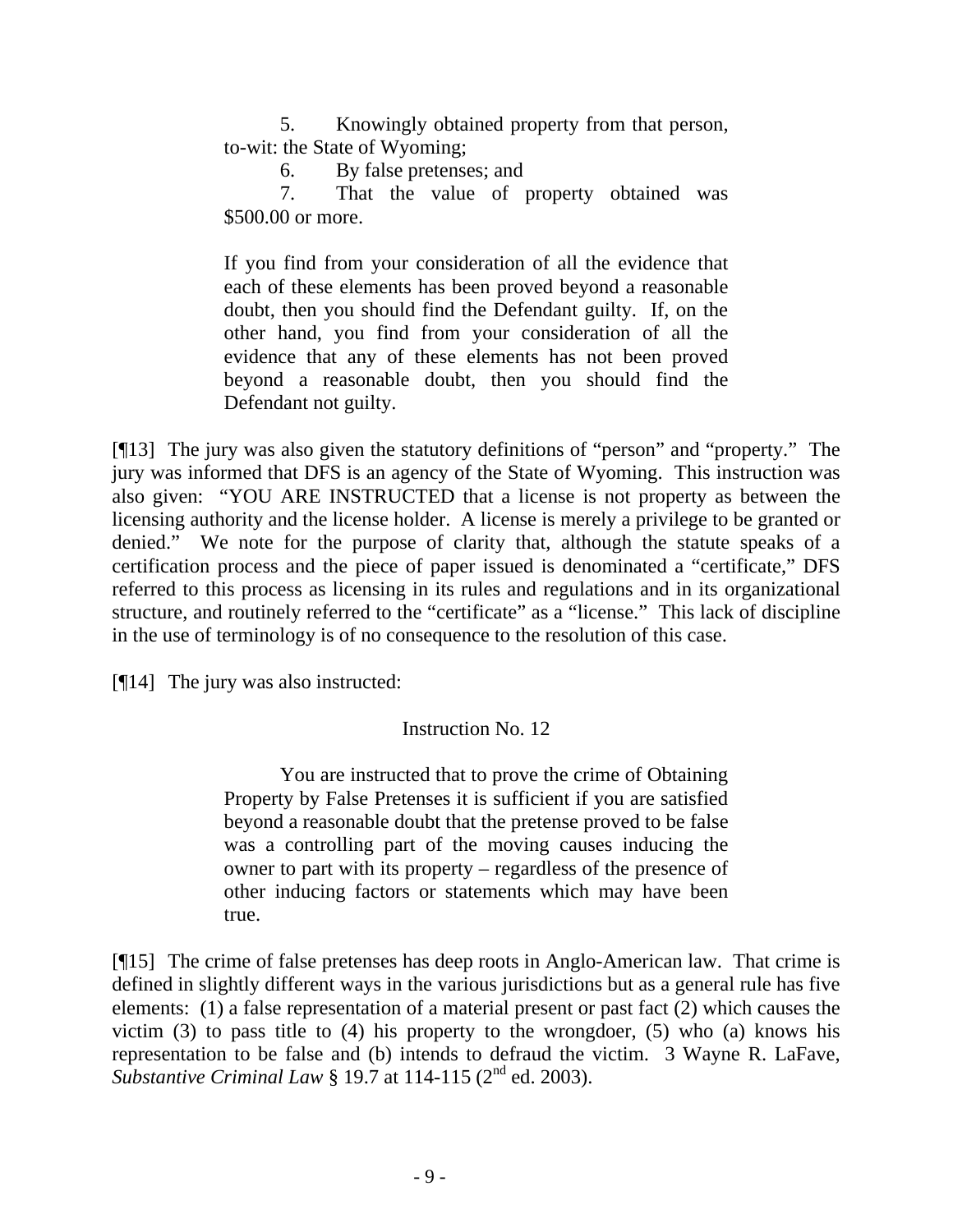[¶16] We have articulated our views on the elements of this crime in various ways over the years. For instance, in *Martins v. State*, 17 Wyo. 319, 98 P. 709, 712-13 (1908) we said:

> There can be no question upon the face of this statute that the property so obtained, in order to constitute the offense, must be obtained from the owner by means of false pretenses. There can be no party defrauded within the purview of this statute except the owner or one having a special ownership in, and who is induced by false pretenses to part with, his property. The fraud contemplated is the fraud which is perpetrated against the owner of the property. In this respect our statute is different from that of some states, where intent alone is sufficient, regardless of whether it be to defraud any specific person (19 Cyc. 415), or when the attempt to obtain goods by false pretenses is made a distinct felony. Having no statute making it a crime to attempt to obtain goods by false pretenses, decisions under such a statute are inapplicable to the case before us. Under the statute the intent to defraud the person from whom the property is obtained by means of false pretenses is an essential element of the crime. In the absence of such intent the crime is not complete, and even if such intent be present the crime is still not complete unless the party from whom the goods were so obtained was actually defrauded. 19 Cyc. 411, and cases there cited. Naked possession by an agent of his principal's property does not vest title of ownership in such agent. It is said subdivision "d," at page 408 of 19 Cyc.: "To constitute an obtaining of property, defendant must in the first place acquire at least a voidable title to the property; that is, the owner must intend to invest him with the title, as distinguished from the mere custody or possession of the goods." This text is fully supported by citations in the footnotes. Under a similar statute the Supreme Court of Wisconsin said: "The crime is defined in section 4423, St. 1898, and consists in obtaining the money or property of another by false pretenses. It must be obtained from the owner by false pretenses." *Owens v. State*, 83 Wis. 496, 53 N. W. 736; section 472, 2 Bishop's New Criminal Law. The crime is statutory, and the information should set forth all the requisites of the statute to constitute it. The ownership should by the averments of the information be correctly stated. Bishop's New Criminal Proc. § 173; Wharton's Criminal Law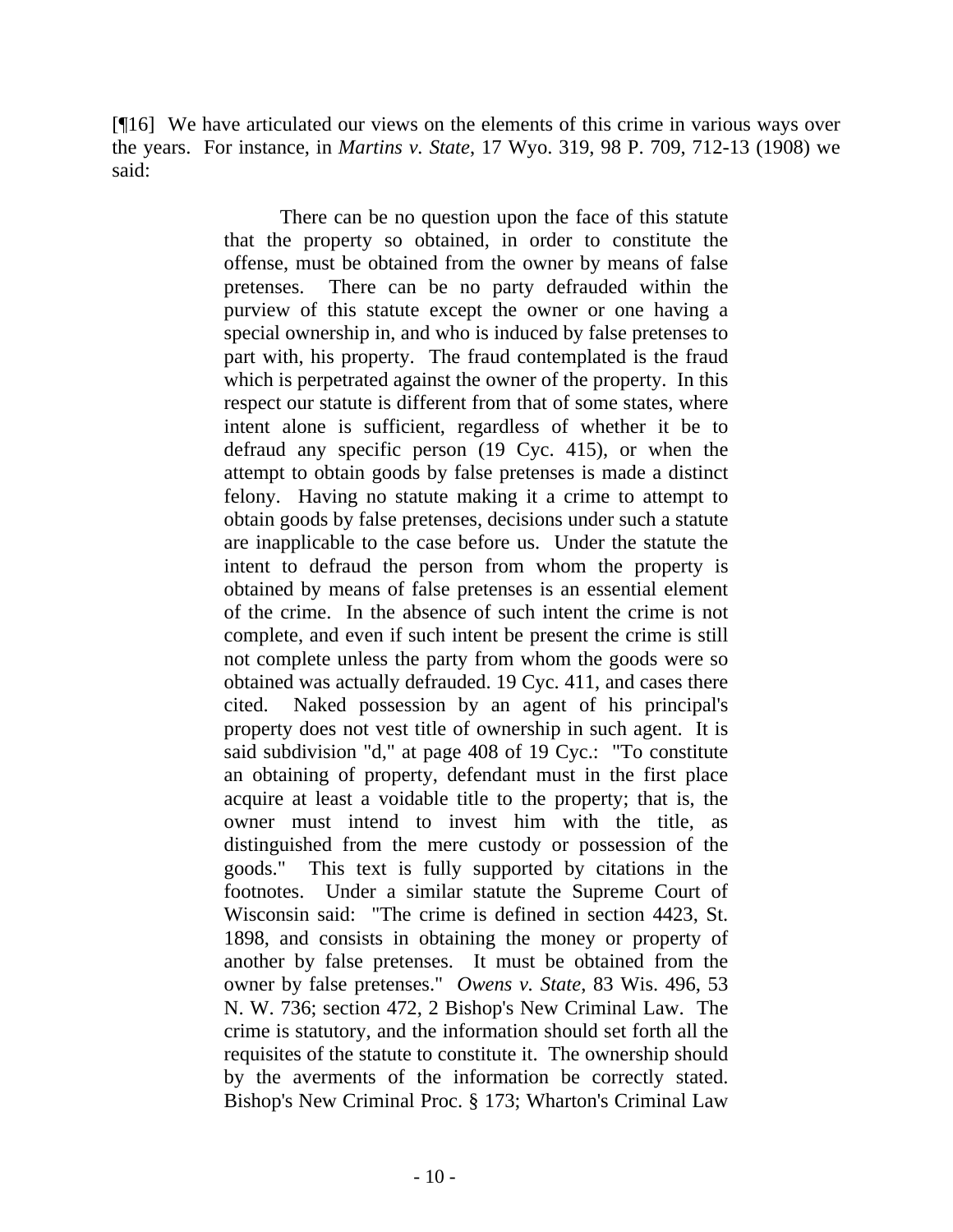(8th Ed.) §§ 1211, 1223, 932, 977; Wharton's Criminal Ev. § 94; 19 Cyc. 425, 426, 434, and cases cited; *Leobold v. State*, 33 Ind. 484; *Halley v. State*, 43 Ind. 509; *State v. Miller*, 153 Ind. 229, 54 N. E. 808; *State v. Lathrop*, 15 Vt. 279; *Washington v. State*, 41 Tex. 583.

In the case before us the information charges that the money was obtained from Julius Mayer, and while the ownership is not laid in any one else-nor is it directly laid in Mayer for that matter-yet the inference is that it was his money. Without discussing the sufficiency of the information in this respect, as that question has not been here presented, but conceding for the purpose of this case alone that it is sufficient, we pass to a consideration of the evidence to see if it be sufficient to support a verdict, and whether or not the verdict is contrary to the evidence.

From the evidence it appears that the money obtained from Mayer was not his money, but was the money of one Robert Freedman, by whom Mayer was employed, and that Mayer had authority to receive and cash checks as agent for his employer. It is not alleged in the information how or in what capacity Mayer held the money, or the relation if any he sustained to Freedman, nor is it alleged that the money so obtained was Freedman's money. *Owens v. State*, *supra*; *Jacobs v. State*, 31 Neb. 33, 47 N. W. 422; *People v. Krummer*, 4 Parker, Cr. R. (N. Y.) 217. The defendant was not charged with obtaining Freedman's money by false pretenses, but with obtaining money from Mayer by false pretenses. In view of the uniform holdings, under a statute similar to ours, that ownership is a material averment and must be proved as laid, it is difficult to understand how A. can be convicted upon an information which charges the obtaining of money under false pretenses from B. upon proof of ownership of the money in C. The issue tendered, if any, was that Mayer was the owner of the money. The proof was that Freedman was the owner. It is not alleged in the information that Mayer was the agent of Freedman, and that pursuant to authority of his principal he acted upon the false representations, and for that reason his agency or right to pay out money other than his own was not in issue. Proof of ownership in Freedman of the money obtained which was offered and submitted by the state was inconsistent upon the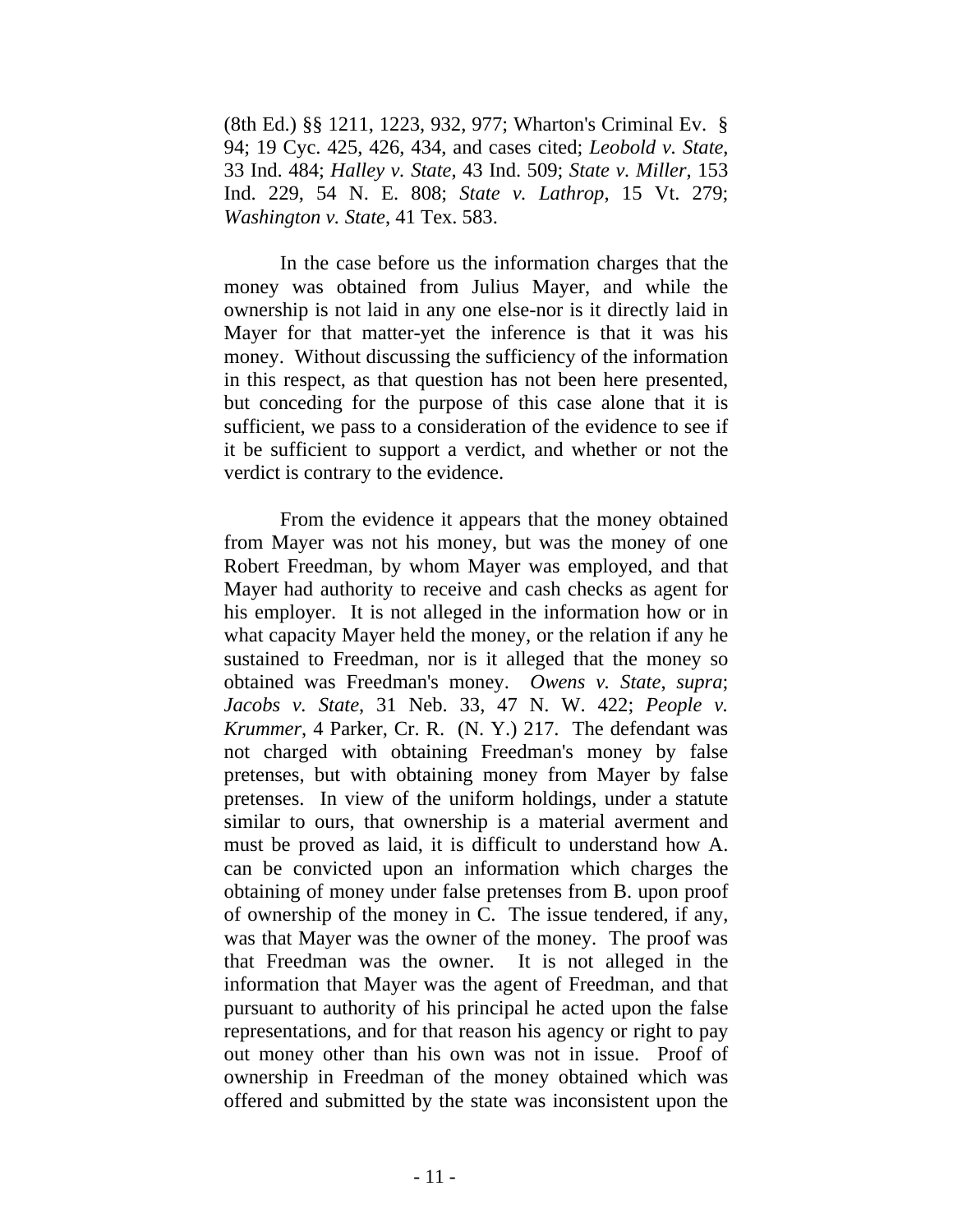face of the information with ownership in Mayer as therein alleged, and, in the absence of allegations showing ownership in Freedman and the agency and authority of Mayer to cash the check with Freedman's money, must be considered and treated as proof of a separate and distinct crime. Such evidence disproved defendant's guilt of the crime as charged. No false pretenses other than those to Mayer are alleged or proven. He was not defrauded, for the money obtained did not belong to him, and upon the evidence in this case, if any one was defrauded, it was Cordove or Romero, and no false representations were made to either of them. The crime, if any was proven, was not the crime charged. It is not necessary to discuss the question as to whether proof alone of possession by Mayer of the money which defendant obtained would be prima facie sufficient to support the verdict if ownership were directly laid in Mayer. Upon the evidence the latter had nothing more than the mere naked possession (*Owens v. State*, *supra*), and it is sufficient to say that the proof is not limited to his possession alone, but upon the record it is undisputed that Freedman was the owner for whom Mayer was acting. There was more than a variance in the proof; there was a failure to prove the crime, if any, as charged, although proof was submitted tending to prove a separate and distinct crime and with the commission of which the defendant was not charged. The verdict is contrary to the evidence.

The judgment will be reversed, and the cause remanded for a new trial, or such further proceedings as may be deemed proper not inconsistent with this opinion.

[¶17] In *Lopez v. State*, 788 P.2d 1150, 1152 (Wyo. 1990), we held:

In order to demonstrate a violation of  $\S$  6-3-407(a), the State had to establish the following elements beyond a reasonable doubt:

(1) the pretenses;

(2) their falsity;

(3) the fact of obtaining property by reason of the pretenses;

(4) the knowledge of the accused of their falsity; and

(5) the intent to defraud.

*Miller v. State*, 732 P.2d 1054 (Wyo.1987); *Driver v. State*, 589 P.2d 391 (Wyo.1979).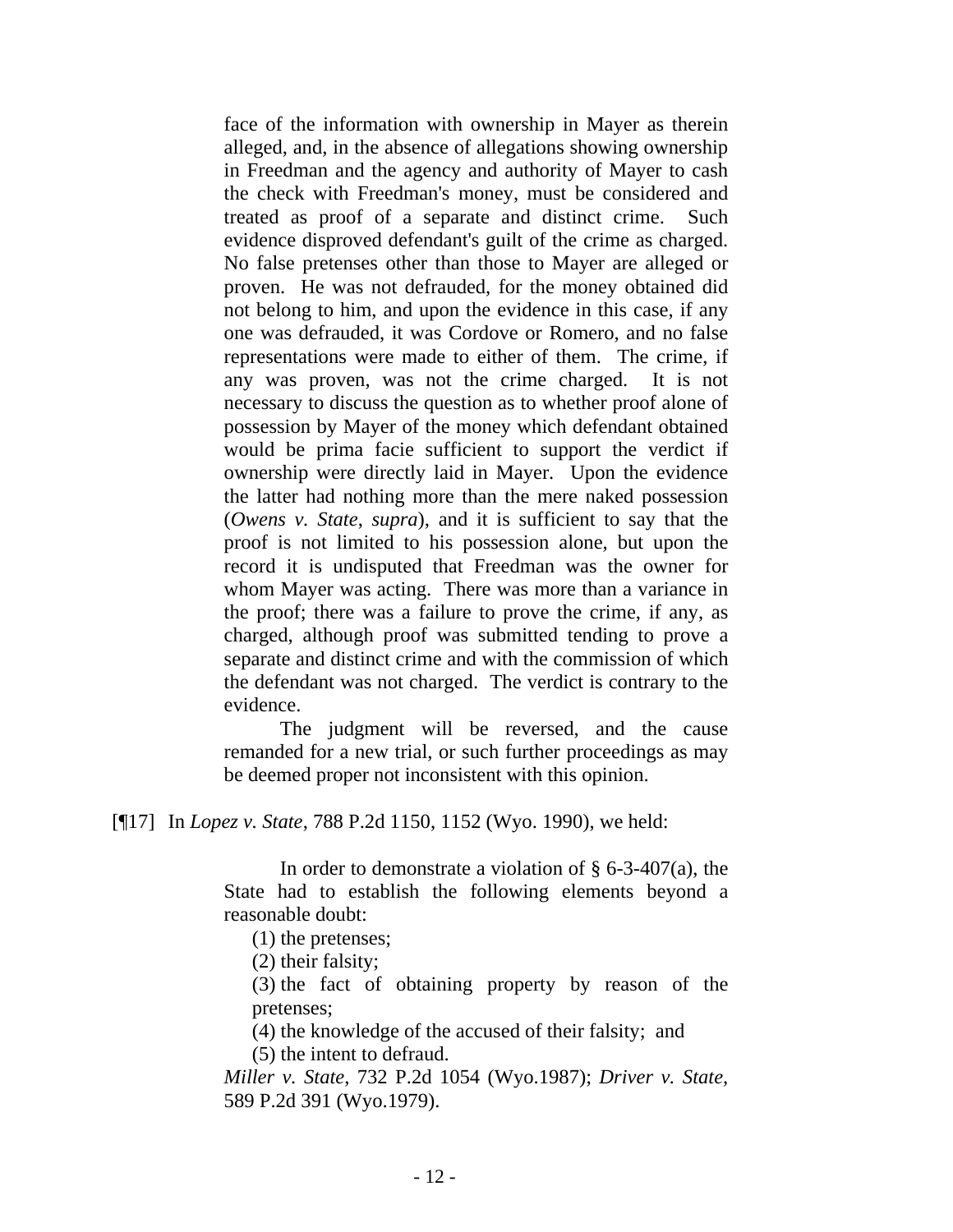#### [¶18] In *Craver v. State*, 942 P.2d 1110, 113-14 (Wyo. 1997) we held:

In Wyoming, convictions for the crime of obtaining property by false pretenses have been limited to misrepresentations of an existing or past fact. In *Driver v. State*, 589 P.2d 391 (Wyo.1979), this Court acknowledged that it had not yet decided whether a false promise of future action, which at the time of its making the promisor does not intend to perform, will constitute a false pretense under the Wyoming statute. *Id*. at 393. It remains an open question. At one time, most courts limited the crime of obtaining property by false pretenses to those cases of a misrepresentation of existing fact, but an increasing number of states are applying it to future acts. The reasoning for the change has been explained as follows:

While a large number of jurisdictions, sometimes invoking the danger of persons who are guilty of no more than a breach of contract being held criminally liable, have continued to adhere to the traditional rule that the crime of obtaining money or property by false pretenses can only be predicated upon a misrepresentation of a past or existing fact and not upon an intention not to comply with a promise or a statement as to a future act, an increasing number of jurisdictions, usually stressing the opportunities for fraud with impunity under the traditional rule, have held that a present intent not to comply with a promise or a statement as to a future act can be the basis of the crime of obtaining money or property by false pretenses.

Michael A. DiSabatino, Annotation, *Modern Status of Rule That Crime of False Pretenses Cannot Be Predicated Upon Present Intention Not To Comply With Promise Or Statement As To Future Act*, 19 A.L.R.4th 959, 964 (1983).

Because early common law did not recognize the crime of obtaining property by false pretenses when the pretenses amounted to "merely a promise of future conduct, and common prudence and caution would have prevented any injury arising from it," it became a generally accepted notion that the failure to pay back money or use it as specified at the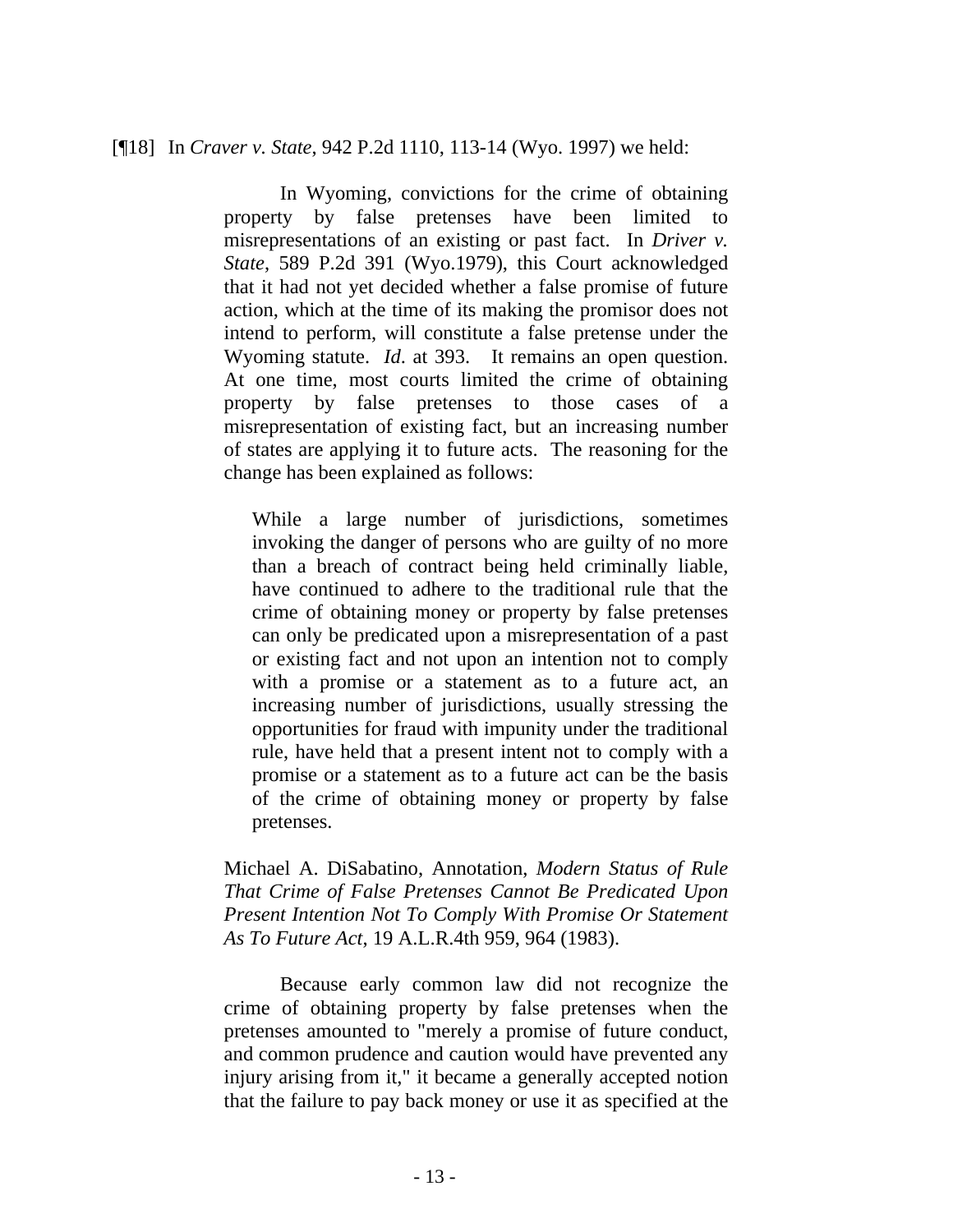time of borrowing raised the concern that disgruntled creditors will instigate criminal proceedings against those who blamelessly encounter ordinary commercial defaults. *People v. Ashley*, 42 Cal.2d 246, 267 P.2d 271, 280-82 (1954), *cert. denied*, 348 U.S. 900, 75 S.Ct. 222, 99 L.Ed. 707 (1954). It is thought by some that allowing the crime to include cases involving future conduct would create a considerable risk of prosecuting one who is guilty of nothing more than a failure or inability to pay his debts. *Commonwealth v. True*, 16 Mass.App.Ct. 709, 455 N.E.2d 453, 454 (1983); *Ashley*, 267 P.2d at 282.

We, however, agree with the conventional wisdom of *Ashley*, and a growing number of courts that this result is avoided because something more than mere nonperformance is required to prove the defendant's intent not to perform his promise, and proof of nonperformance alone is not sufficient in criminal prosecutions based on false promises. *True*, 455 N.E.2d at 454; *State v. Aurgemma*, 116 R.I. 425, 358 A.2d 46, 49-50 (1976); *Ashley*, 267 P.2d at 282. Specific intent is an essential element of the crime of obtaining property by false pretenses in Wyoming. In order to succeed in a prosecution for a promise to perform future acts, the State is required to prove that a defendant had the intent not to perform a promise as well as the falsity of the promises/pretenses, that property was obtained by reason of the pretenses, and the knowledge of the accused of their falsity. *Lopez v. State*, 788 P.2d 1150, 1152 (Wyo.1990); *Miller v. State*, 732 P.2d 1054, 1063-64 (Wyo.1987).

[¶19] All of these authorities are instructive, although neither the parties nor the district court made much effort to steer the evidence toward proving, or disproving, the elements of the crime. We have over 1500 pages of transcripts and hundreds of pages of record materials and exhibits. Yet, we are unable to discern in this material the evidentiary facts required to fulfill the basic elemental requirements of the crime of obtaining money by false pretenses.<sup>[6](#page-15-0)</sup> It would not enhance our jurisprudence in this regard, or serve the

<span id="page-15-0"></span><sup>6</sup> However, in this regard *see* Wyo. Stat. Ann. § 6-5-303 (LexisNexis 2005):

**<sup>§ 6-5-303.</sup> False swearing in nonjudicial or nonadministrative proceeding; false claims or vouchers; penalties.** 

<sup>(</sup>a) A person commits a felony punishable by imprisonment for not more than two (2) years, a fine of not more than two thousand dollars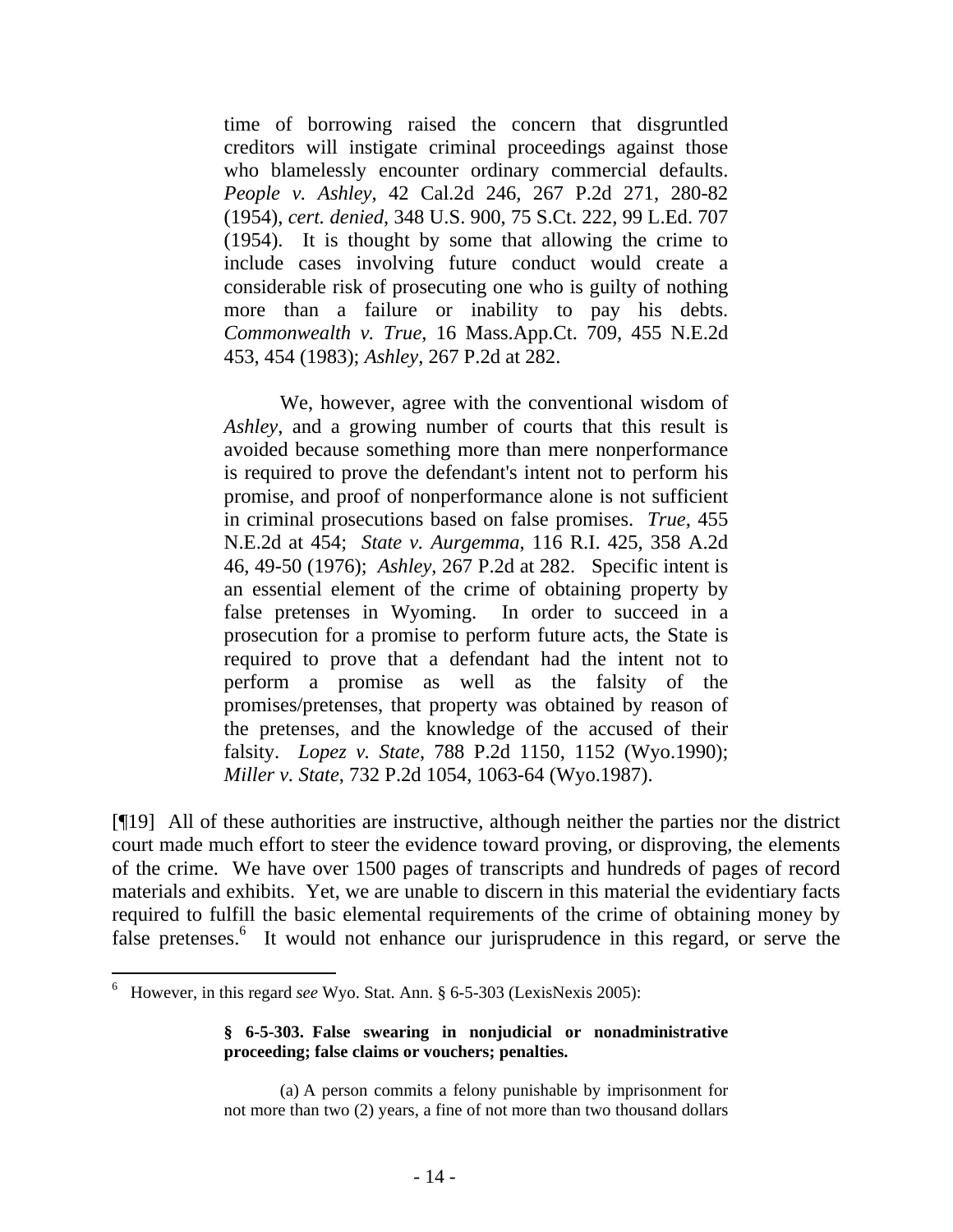interests of justice, to attempt to force the facts proven at this trial into a mold that clearly will not contain them. When the statute is read in a logical manner, and in light of the more than five centuries worth of incrustations left by the common law, Perritt simply did not run afoul of the law that protects society from those who would obtain money by false pretenses with the intent to defraud.

[¶20] Here, Perritt made a statement to the effect that her husband did not live in her home, and/or that he did not have "access to the children" placed in her care. The prosecution's argument to the jury appeared to be that Perritt would be guilty of obtaining the money by false pretenses if the jury found she lied on the initial application for certification, **or** if she lied in her application to become eligible to serve DFS clients, **or** if she lied in each of her applications to DFS for payments. There was no special verdict form, so we are left to guess as to which of these the jury might have agreed upon unanimously. There was some evidence that she made a false statement, and perhaps certainly a less than candid statement, but the proof that it was false cannot be said to be proof beyond a reasonable doubt. The evidence is even more infirm that the information was withheld with the intent to defraud DFS of property.

[¶21] Moreover, it is clear that if there were false pretenses at all, it was only in her actual applications for the payments. That application did not require her to identify any household member who may have been convicted of a felony, but rather only those household members "who had access to the children." The State appeared to have proved that Perritt's husband frequented her home. His frequent presence does not conflict with the statements Perritt made, given that he was father to one of Perritt's children and shared custody of that child with her, and was stepfather to her other two

> (\$2,000.00), or both, if, while under a lawfully administered oath or affirmation in a matter where an oath is authorized by law, he knowingly makes a false certificate, affidavit, acknowledgment, declaration or statement other than in a judicial or administrative proceeding.

(b) A person is guilty of a felony punishable by imprisonment for not more than two (2) years, a fine of not more than two thousand dollars (\$2,000.00), or both, if he knowingly submits a false claim or voucher with intent to defraud.

*Also see* 6 Weil's Code of Wyoming Rules, Department of Family services – Child Care Facility Certification, Child Care Facility Rules, Chapter 4, Section 2 (b), 049 185 001-6 through 001-7 (2001) (licensed may be denied, revoked or suspended for furnishing or making any misleading or false statement or report to a licensor).

Also *see* Instruction 13 above wherein it is provided that DFS need not pay claims for services if information provided is incomplete, incorrect, or false.

Finally, *compare and contrast State v. Clark*, 690 N.W.2d 699 (Iowa App. 2004), 2004 WL 2002423 (unpublished table decision).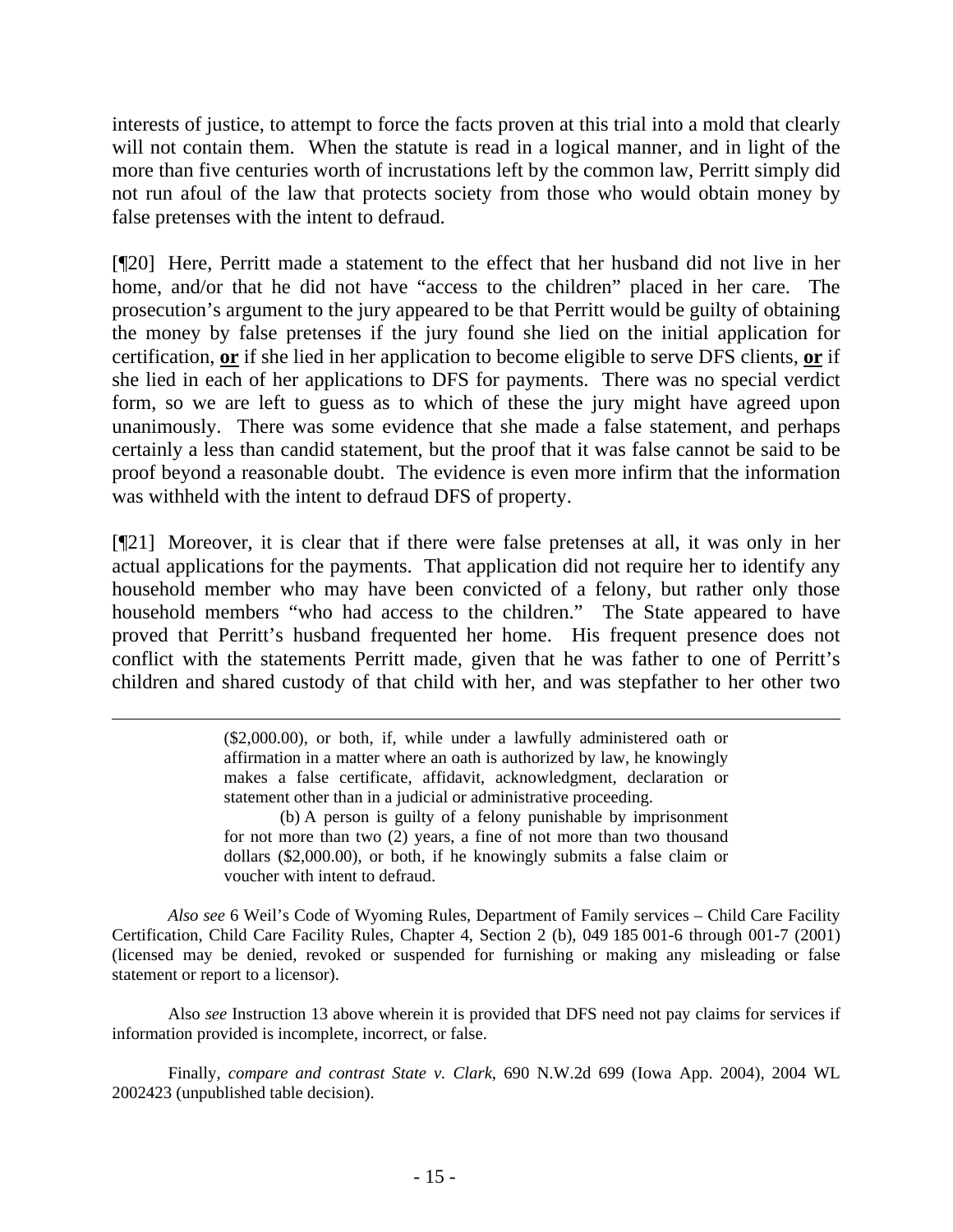children. Perritt presented credible evidence that the two of them were separated, and that they were attempting to work out their marital problems while living apart. The State did not meaningfully contradict that evidence. When viewed in the most favorable light conceivable under these circumstances, the State's evidence placed Husband at Perritt's home on several occasions, but never under circumstances where he had unsupervised access to the children. The State's evidence did not establish beyond a reasonable doubt that Perritt's statements were either false pretenses, as contemplated by the governing statute, or that they were intended to have the effect of defrauding DFS of child care moneys, as the meaning of the phrase "with intent to defraud" is contemplated by the governing statute.<sup>7</sup>

[¶22] Because we hold that the evidence was not sufficient in this regard, we need not further address other matters raised by Perritt with respect to the sufficiency of the evidence. However, because we reverse, the sentence, and the provisions for restitution, are also reversed. In this regard, we would be remiss if we did not comment that we would have been compelled to reverse the restitution portion of the sentence on the basis that the State did not prove "actual pecuniary damage resulting from the defendant's criminal activity." Wyo. Stat. Ann § 7-9-103(b) (LexisNexis 2005); *Bush v. State*, 2003 WY 156, ¶¶11-15, 79 P.3d 1178, 1183-85 (Wyo. 2003). Certainly we do not condone in any way Perritt's lack of candor or her attempt to rationalize her subjective interpretation of the forms she completed, in order that she could obtain a certificate to operate a day

<span id="page-17-0"></span> $<sup>7</sup>$  Although the context is different, these words from Justice Blume must continue to be a guiding force</sup> in criminal justice matters:

<sup>[</sup>W]e cannot let the conviction of a man, of a crime of which he is not properly proven to be guilty, stand. There must be an orderly, systematic administration of justice, else it will end in chaos, and the guilt or innocence of a man will come to depend upon the caprice of jurors or judges. Despite the momentary temptation to let the man convicted of a crime of which he is not properly proven guilty suffer under that conviction, though wrong, the penalty of that of which he may be guilty, we must set our faces sternly against that temptation, in order not to subvert our whole structure of civilization. While we continually aim to let the principle of justice prevail in each particular case, yet we cannot lose sight of the fact that justice in the long run is absolutely dependent upon the fact that it must be administered according to the law of the land, and in an orderly, lawful method, and the justice administered in a particular case must be consistent with and meted out in the spirit of that fundamental principle which sustains our civilization, not for today or tomorrow, but for the ages to come.

*Wiggin v. State*, 28 Wyo. 480, 206 P. 373, 375 (1922); *also see Misenheimer v. State*. 2001 WY 65, ¶22, 27 P.3d 273, 282 (Wyo. 2001) (Lehman, J. specially concurring) ("[I]t is not the purpose or end of government to incarcerate as many of its citizens as possible." (quoting *Hubble v. State*, 41 Wyo. 275, 285 P. 153, 155 (1930)).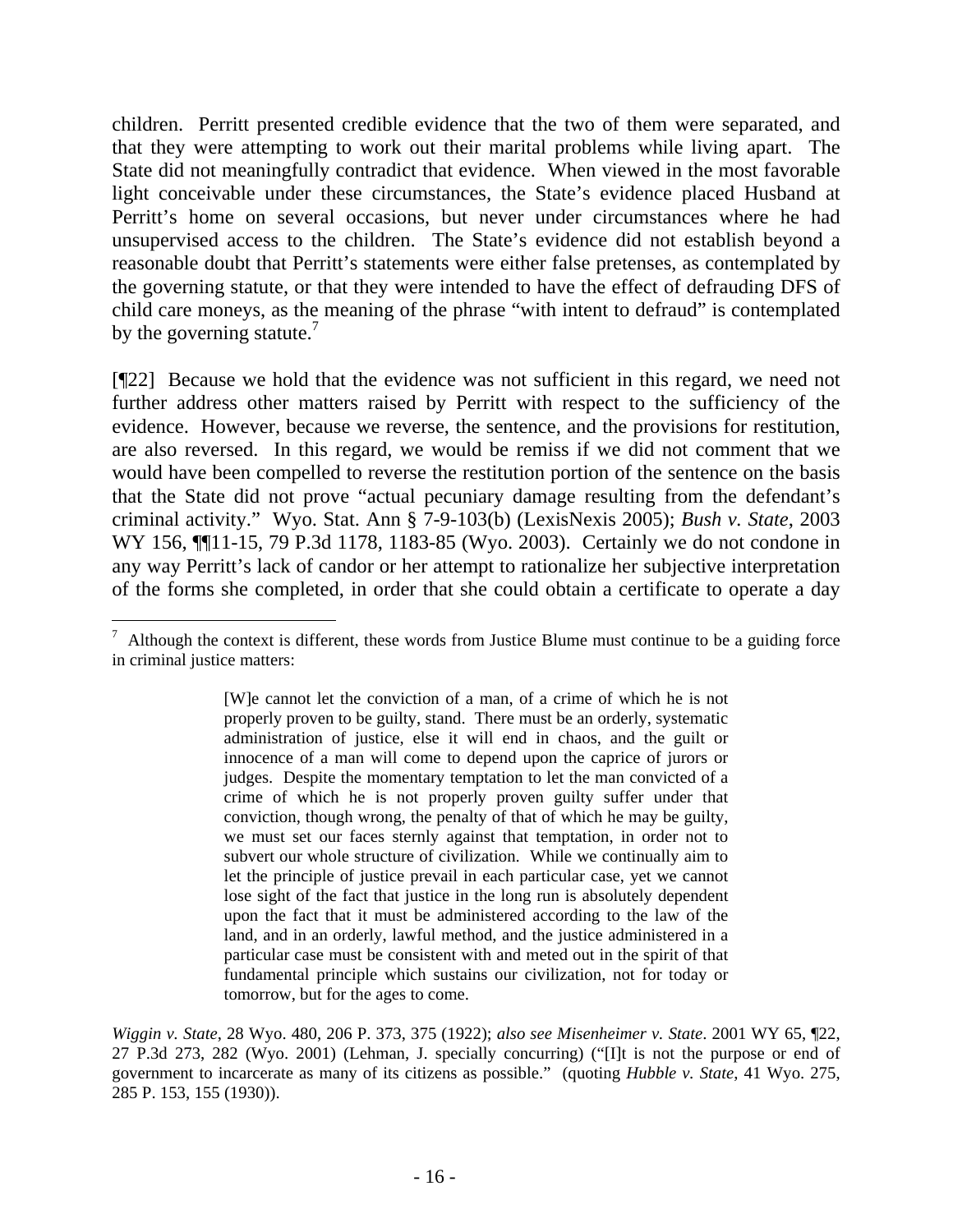care and to qualify for DFS day care funding programs. Her conduct most certainly justified the revocation of her license, perhaps she violated some criminal law, and it is possible that she may be subject to some civil suit. Nonetheless, to the extent Perritt obtained property from the State in these circumstances, she "did it the old-fashioned way, she earned it."

[¶23] Although this disposes of the appeal we will, nonetheless, make brief comment on other issues Perritt raises in the event there are further proceedings on remand to the district court.

# *Prosecutorial Misconduct in Opening and Closing*

[¶24] Although Perritt correctly identifies significant portions of the prosecutor's argument as misconduct, we decline to discuss these matters in detail because the conclusions we reached above are dispositive of this appeal. However, we would be remiss if we did not note that significant portions of the prosecutor's argument were improper and may well have constituted reversible error in their own right. The prosecutor exhorted the jury to convict Perritt because her conduct constituted "welfare fraud" when that simply was not the case. The prosecutor pandered to the jury's passions by encouraging the jury to convict Perritt because her husband was a "child molester." He incited the jury to view Perritt as a person who had a "criminal mind" and to convict her on that basis, when there was no foundation in the evidence for such an argument. He vouched for his own expertise and experience in identifying persons who have "criminal minds" and beseeched the jury to convict Perritt on that basis. *See People v. Seifke*, 195 Ill.App. 3d 135, 141 Ill.Dec. 833, 551 N.E.2d 1361, 1369-70 (Ill.App. 2 Dist. 1990). He counseled the jury to convict Perritt because she had endangered young children, although that was not an element of the offense with which she was charged. Misconduct by the prosecutor of this magnitude often requires reversal of a defendant's conviction because it deprives the defendant of a fair trial. *See Strickland v. State*, 2004 WY 91, ¶¶47-52, 94 P.3d 1034, 1053-54 (Wyo. 2004); and *Wilde v. State*, 2003 WY 93 ¶¶26-27, 74 P.3d 699, 710-11 (Wyo. 2003).

# *Error in Admission of Irrelevant and Highly Prejudicial Evidence Concerning Perritt's Husband*

[¶25] The central feature of Perritt's alleged wrongdoing was her failure to reveal that her husband, a convicted felon, was in her household where she was going to conduct a day care business. As the gravamen of the offense at issue here, the prosecution needed to prove that Perritt's husband had been convicted of a felony and that he was in the home and had access to the children.

[¶26] Throughout his argument to the jury and in the presentation of the evidence, the prosecutor managed to present to the jury, on dozens of occasions, that not only had Kris